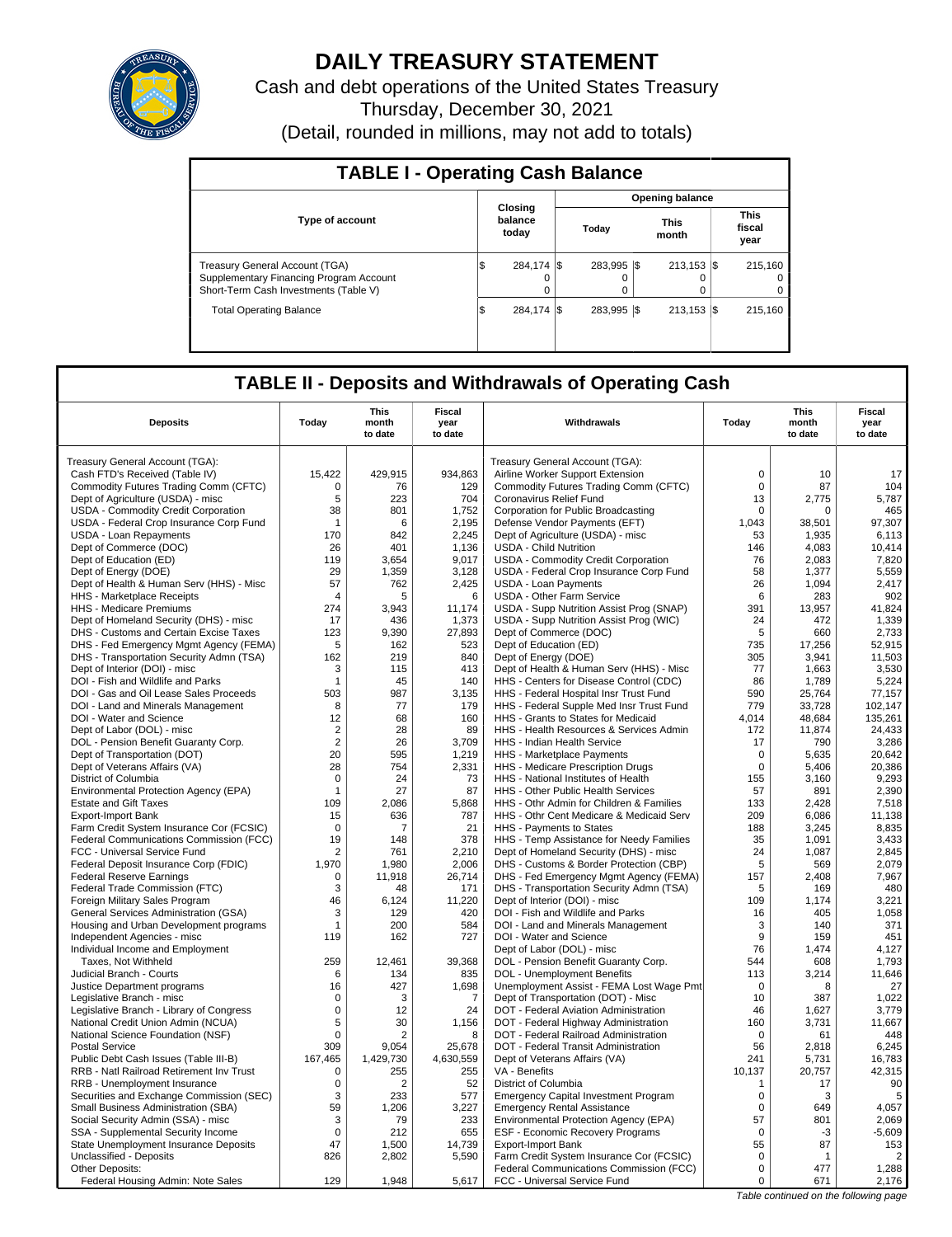| <b>TABLE II cont. - Deposits and Withdrawals of Operating Cash</b> |
|--------------------------------------------------------------------|
|--------------------------------------------------------------------|

| <b>Deposits</b>                                                 | Today    | <b>This</b><br>month<br>to date | Fiscal<br>year<br>to date | Withdrawals                              | Today          | <b>This</b><br>month<br>to date   | Fiscal<br>year<br>to date |
|-----------------------------------------------------------------|----------|---------------------------------|---------------------------|------------------------------------------|----------------|-----------------------------------|---------------------------|
| <b>Thrift Savings Plan Transfer</b>                             | 2,337    | 19,177                          | 32.745                    | Federal Deposit Insurance Corp (FDIC)    | 8              | 47                                | 142                       |
|                                                                 |          |                                 |                           | Federal Employees Insurance Payments     | 376            | 7,893                             | 23,595                    |
|                                                                 |          |                                 |                           | Federal Salaries (EFT)                   | 1,346          | 17,815                            | 54,735                    |
|                                                                 |          |                                 |                           | Federal Trade Commission (FTC)           | $\mathbf 0$    | 16                                | 63                        |
|                                                                 |          |                                 |                           | General Services Administration (GSA)    | 80             | 2,366                             | 6,800                     |
|                                                                 |          |                                 |                           | Housing and Urban Development programs   | 120            | 6,635                             | 19,016                    |
|                                                                 |          |                                 |                           | Independent Agencies - misc              | 19             | 435                               | 1,227                     |
|                                                                 |          |                                 |                           | <b>Interest on Treasury Securities</b>   | $\mathbf{1}$   | 1,300                             | 63,321                    |
|                                                                 |          |                                 |                           | IRS - Advanced Child Tax Credit (EFT)    | 0              | 13,787                            | 40,931                    |
|                                                                 |          |                                 |                           | IRS - Economic Impact Payments (EFT)     | $\mathbf 0$    | 342                               | 1,837                     |
|                                                                 |          |                                 |                           | IRS Tax Refunds Business (EFT)           | $1/-1$         | 1,762                             | 7,581                     |
|                                                                 |          |                                 |                           |                                          | $2/-2$         |                                   |                           |
|                                                                 |          |                                 |                           | IRS Tax Refunds Individual (EFT)         |                | 1,818                             | 13,967                    |
|                                                                 |          |                                 |                           | Judicial Branch - Courts                 | 0              | 102                               | 392                       |
|                                                                 |          |                                 |                           | Justice Department programs              | $\overline{7}$ | 1,556                             | 4,549                     |
|                                                                 |          |                                 |                           | Legislative Branch - misc                | $\overline{2}$ | 108                               | 360                       |
|                                                                 |          |                                 |                           | Legislative Branch - Library of Congress | 0              | 24                                | 179                       |
|                                                                 |          |                                 |                           | <b>NASA</b>                              | 40             | 2,061                             | 5,687                     |
|                                                                 |          |                                 |                           | National Credit Union Admin (NCUA)       | $\mathbf 0$    | 13                                | 37                        |
|                                                                 |          |                                 |                           | National Science Foundation (NSF)        | 13             | 563                               | 1,729                     |
|                                                                 |          |                                 |                           | Postal Service Money Orders and Other    | 119            | 3,921                             | 10.793                    |
|                                                                 |          |                                 |                           | Public Debt Cash Redemp. (Table III-B)   | 152,445        | 1,319,732                         | 4,075,770                 |
|                                                                 |          |                                 |                           | Railroad Retirement Board (RRB) - misc   | $\mathbf{1}$   | 4                                 | 14                        |
|                                                                 |          |                                 |                           | <b>RRB - Benefit Payments</b>            | $\overline{2}$ | 1,154                             | 3,470                     |
|                                                                 |          |                                 |                           | Securities and Exchange Commission (SEC) | 8              | 77                                | 303                       |
|                                                                 |          |                                 |                           | Small Business Administration (SBA)      | 462            | 45,056                            | 152,078                   |
|                                                                 |          |                                 |                           | Social Security Admin (SSA) - misc       | 14             | 376                               | 1,146                     |
|                                                                 |          |                                 |                           | <b>SSA - Benefits Payments</b>           | $3/-6$         | 84,916                            | 254,953                   |
|                                                                 |          |                                 |                           | SSA - Supplemental Security Income       | 4,563          | 9,051                             | 18,024                    |
|                                                                 |          |                                 |                           | <b>Transportation Services</b>           | 0              | 0                                 | 683                       |
|                                                                 |          |                                 |                           | Other Withdrawals:                       |                |                                   |                           |
|                                                                 |          |                                 |                           | Military Active Duty Pay (EFT)           | 3,963          | 11.460                            | 26,366                    |
|                                                                 |          |                                 |                           | Military Retirement (EFT)                | 4,688          | 9,481                             | 19,079                    |
|                                                                 |          |                                 |                           | Unclassified                             | 1,110          | 30,595                            | 86,907                    |
|                                                                 |          |                                 |                           |                                          |                |                                   |                           |
| <b>Total Other Deposits</b><br>Change in Balance of Uncollected | 2.466    | 21.024                          | 38.122                    | Total, Other Withdrawals                 | 9.761          | 74,374                            | 187,981                   |
| Funds                                                           | 0        | 0                               | $\mathbf 0$               |                                          |                |                                   |                           |
| <b>Transfers from Depositaries</b>                              | $\Omega$ | 0                               | 0                         | <b>Transfers to Depositaries</b>         | 0              | $\mathbf 0$                       | $\mathbf 0$               |
|                                                                 |          |                                 |                           |                                          |                |                                   |                           |
| <b>Total TGA Deposits</b>                                       | 190,780  | 1,958,304                       | 5,824,825                 | <b>Total TGA Withdrawals</b>             | 190,600        | 1,887,283                         | 5,755,811                 |
| Short-Term Cash Investments:                                    |          |                                 |                           | Short-Term Cash Investments:             |                |                                   |                           |
| Transfers from TGA (Table V)                                    | $\Omega$ | $\Omega$                        | $\Omega$                  | Transfers to TGA (Table V)               | $\Omega$       | $\Omega$                          |                           |
| Total Deposits (excluding transfers)                            | ß.       | 190.780 \$ 1.958.304            | l\$<br>5.824.825          | Total Withdrawals (excluding transfers)  | l\$            | 190,600 \$ 1,887,283 \$ 5,755,811 |                           |
|                                                                 |          |                                 |                           |                                          |                |                                   |                           |
|                                                                 |          |                                 |                           | Net Change in Operating Cash Balance     | 180 S          | 71,021 \$                         | 69,015                    |
|                                                                 |          |                                 |                           |                                          |                |                                   |                           |

|                                                                                                                                                                                                            |       |                           |                                                        |                                                                    | <b>TABLE III-A - Public Debt Transactions</b>                                                                                                      |  |                                    |  |                                 |                                                                  |                  |                           |
|------------------------------------------------------------------------------------------------------------------------------------------------------------------------------------------------------------|-------|---------------------------|--------------------------------------------------------|--------------------------------------------------------------------|----------------------------------------------------------------------------------------------------------------------------------------------------|--|------------------------------------|--|---------------------------------|------------------------------------------------------------------|------------------|---------------------------|
| <b>Issues</b>                                                                                                                                                                                              | Today |                           | <b>This</b><br>month<br>to date                        | <b>Fiscal</b><br>vear<br>to date                                   | <b>Redemptions</b>                                                                                                                                 |  | Today                              |  | <b>This</b>                     |                                                                  | month<br>to date | Fiscal<br>year<br>to date |
| Marketable:<br>Bills:<br><b>Regular Series</b><br>Cash Management Series<br><b>Notes</b><br><b>Bonds</b><br>Inflation-Protected Securities Increment                                                       |       | 165,464 \$<br>455         | $910,393$ \$<br>340,003<br>103,269<br>25,269<br>13,330 | 2,360,767<br>1,160,019<br>837,553<br>141,871<br>21,782<br>$\Omega$ | Marketable:<br><b>Bills</b><br><b>Notes</b><br><b>Bonds</b><br><b>Federal Financing Bank</b><br>Nonmarketable:<br>United States Savings Securities |  | $150,465$ \\$<br>0<br>O<br>O<br>61 |  | 1,226,427 \$<br>38,000<br>1,132 | 3,424,839<br>465,779<br>30,632<br>$\Omega$<br>2,723              |                  |                           |
| <b>Federal Financing Bank</b><br>Nonmarketable:<br>United States Savings Securities:<br>Cash Issue Price<br>Interest Increment<br><b>Government Account Series</b><br>Hope Bonds<br><b>Domestic Series</b> |       | 282<br>553,149            | 2,540<br>391<br>8,443,771                              | 3,910<br>1,120<br>21,182,436                                       | <b>Government Account Series</b><br>Hope Bonds<br><b>Domestic Series</b><br><b>Foreign Series</b><br><b>State and Local Series</b><br>Other        |  | 547,803<br>O<br>0<br>49<br>1,870   |  | 7,982,459<br>15,211<br>38,404   | 20,698,192<br>$\Omega$<br>4,190<br>$\Omega$<br>38,664<br>108,111 |                  |                           |
| <b>Foreign Series</b><br>State and Local Series<br>Other<br><b>Total Issues</b>                                                                                                                            |       | 79<br>1,870<br>721,300 \$ | 11,065<br>38,417<br>$9,888,448$ \$                     | 21,324<br>108,231<br>25,839,014                                    | <b>Total Redemptions</b><br>Net Change in Public Debt Outstanding                                                                                  |  | 700,248 \$<br>$21,052$ $\sqrt{5}$  |  | $9,301,632$ \$<br>586,816 \$    | 24,773,130<br>1,065,884                                          |                  |                           |

See Footnote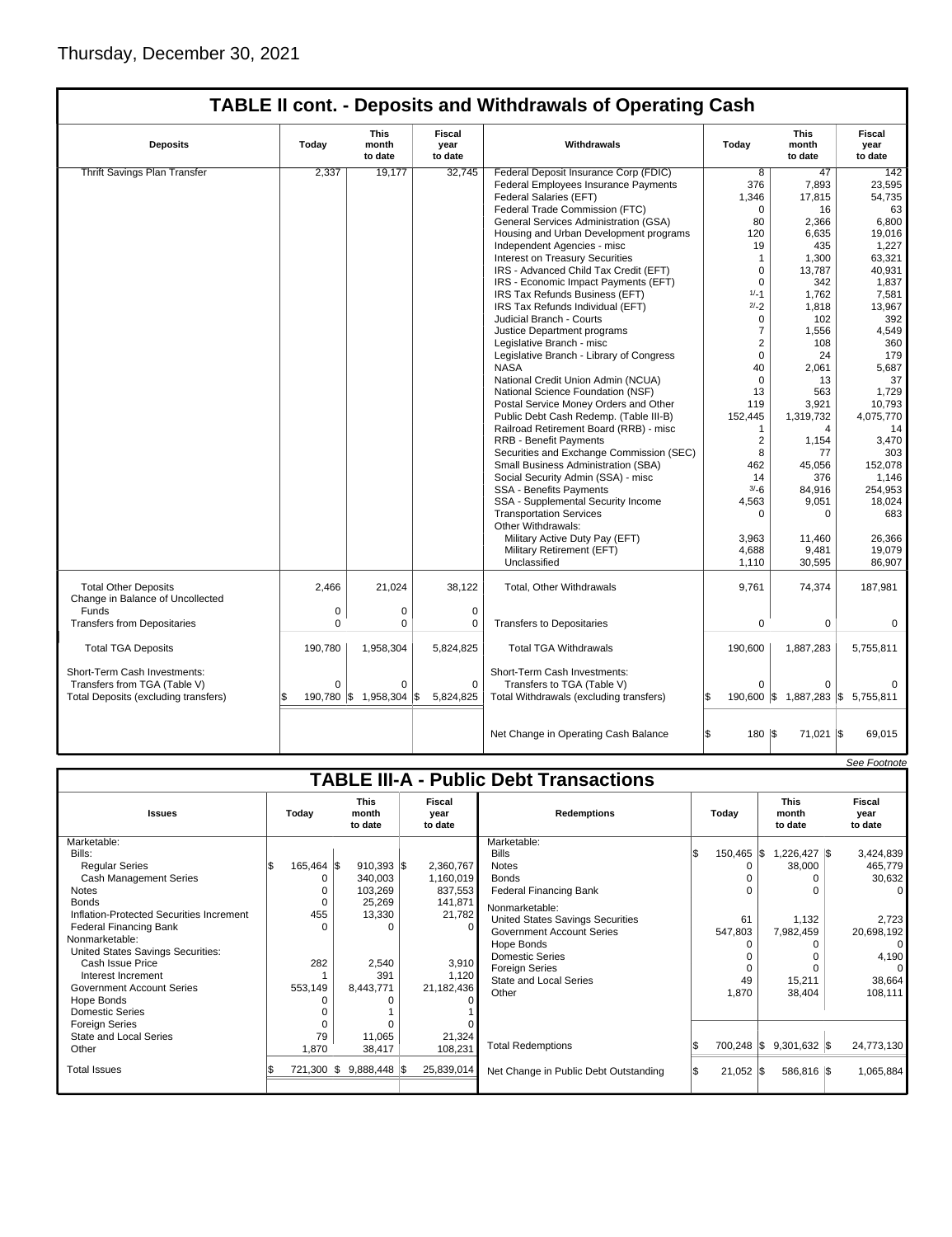| <b>TABLE III-B - Adjustment of Public Debt</b><br><b>Transactions to Cash Basis</b>                                                                                                                                                                                                |       |                                                    |     |                                   |                                                               |                                 |                           |  |  |  |  |
|------------------------------------------------------------------------------------------------------------------------------------------------------------------------------------------------------------------------------------------------------------------------------------|-------|----------------------------------------------------|-----|-----------------------------------|---------------------------------------------------------------|---------------------------------|---------------------------|--|--|--|--|
| <b>Transactions</b>                                                                                                                                                                                                                                                                | Today |                                                    |     |                                   |                                                               | <b>This</b><br>month<br>to date | Fiscal<br>year<br>to date |  |  |  |  |
| Public Debt Cash Issues:<br>Public Debt Issues (Table III-A)<br>Premium on New Issues<br>Discount on New Issues:<br>Bills (-)<br>Bonds and Notes (-)<br>Federal Financing Bank (-)<br>Government Account Transactions (-)<br>Hope Bonds (-)<br>Interest Increment on United States | l\$   | 721,300 \$<br>$\Omega$<br>229<br>0<br>O<br>553,149 |     | 569<br>657<br>0<br>8,443,771<br>n | 9,888,448 \$25,839,014<br>3,752<br>989<br>6,299<br>21,182,436 |                                 |                           |  |  |  |  |
| Savings Securities (-)<br>Inflation-Protected Securities Increment<br><b>Total Public Debt Cash Issues</b>                                                                                                                                                                         |       | 455                                                |     | 391<br>13,330                     | 1,120<br>21,363                                               |                                 |                           |  |  |  |  |
| Deposited in TGA                                                                                                                                                                                                                                                                   | \$    | 167,465                                            | l\$ | 1,429,730 \$                      | 4,630,559                                                     |                                 |                           |  |  |  |  |
| <b>Public Debt Cash Redemptions:</b><br>Public Debt Redemptions (Table III-A)<br>Premium on Debt Buyback Operation<br>Discount on Debt Buyback Operation (-)<br>Federal Financing Bank (-)<br>Government Account Transactions (-)<br>Hope Bonds (-)                                | \$    | 700.248<br>Ο<br>o<br>0<br>547,803<br>O             | I\$ | O<br>o<br>o<br>7,981,899<br>O     | 9,301,632 \$24,773,130<br>20,697,360                          |                                 |                           |  |  |  |  |
| <b>Total Public Debt Cash Redemptions</b><br>Withdrawn from TGA                                                                                                                                                                                                                    | l\$   | $152,445$ \$                                       |     | 1,319,732 \$                      | 4,075,770                                                     |                                 |                           |  |  |  |  |

| <b>TABLE III-C - Debt Subject to Limit</b>                                        |                           |                           |                                                   |                           |  |  |  |  |  |  |  |  |
|-----------------------------------------------------------------------------------|---------------------------|---------------------------|---------------------------------------------------|---------------------------|--|--|--|--|--|--|--|--|
|                                                                                   | Closing                   | Opening balance           |                                                   |                           |  |  |  |  |  |  |  |  |
| <b>Balance Transactions</b>                                                       | balance<br>today          | Today                     | <b>This</b><br>month                              | Fiscal<br>year            |  |  |  |  |  |  |  |  |
| Debt Held by the Public<br>Intragovernmental Holdings<br><b>Total Public Debt</b> | \$23,032,720<br>6,462,083 | \$23,014,780<br>6.458.972 | \$22,645,912<br>6,262,075                         | \$22,282,900<br>6.146.018 |  |  |  |  |  |  |  |  |
| Outstanding<br>Less: Debt Not<br>Subject to Limit:                                | 29,494,803                | 29,473,751                | 28,907,987                                        | 28,428,919                |  |  |  |  |  |  |  |  |
| Other Debt                                                                        | 478                       | 478                       | 478                                               | 478                       |  |  |  |  |  |  |  |  |
| <b>Unamortized Discount</b>                                                       | 20,206                    | 19,989                    | 20,018                                            | 20,950                    |  |  |  |  |  |  |  |  |
| <b>Federal Financing Bank</b>                                                     | 6,053                     | 6,053                     | 6,053                                             | 6,053                     |  |  |  |  |  |  |  |  |
| Hope Bonds                                                                        | O                         | O                         | n                                                 | O                         |  |  |  |  |  |  |  |  |
| Plus: Other Debt Subject to Limit<br>Guaranteed Debt of                           |                           |                           |                                                   |                           |  |  |  |  |  |  |  |  |
| Government Agencies                                                               | $\Omega$                  | 0                         | 0                                                 | 0                         |  |  |  |  |  |  |  |  |
| <b>Total Public Debt</b><br>Subject to Limit                                      | \$29.468.066              | \$29,447,231              | $\frac{1}{2}$ 28,881,438 $\frac{1}{2}$ 28,401,438 |                           |  |  |  |  |  |  |  |  |
|                                                                                   |                           |                           |                                                   |                           |  |  |  |  |  |  |  |  |
| <b>Statutory Debt Limit</b>                                                       | \$31,381,463              | \$31,381,463              | \$28,881,463                                      | \$28,401,463              |  |  |  |  |  |  |  |  |
|                                                                                   |                           |                           |                                                   |                           |  |  |  |  |  |  |  |  |

| <b>TABLE IV - Federal Tax Deposits</b>                                                                                                                                                                                                        |          |                                                 |     |                                                          |     |                                                                 |
|-----------------------------------------------------------------------------------------------------------------------------------------------------------------------------------------------------------------------------------------------|----------|-------------------------------------------------|-----|----------------------------------------------------------|-----|-----------------------------------------------------------------|
| Classification                                                                                                                                                                                                                                |          | Today                                           |     | <b>This</b><br>month<br>to date                          |     | Fiscal<br>year<br>to date                                       |
| Withheld Income and Employment Taxes<br>Individual Income Taxes<br><b>Railroad Retirement Taxes</b><br><b>Excise Taxes</b><br><b>Corporation Income Taxes</b><br><b>Federal Unemployment Taxes</b><br>Estate and Gift Taxes & Misc IRS Rcpts. | l\$      | 14,469<br>1,042<br>9<br>30<br>1,037<br>9<br>150 | l\$ | 333,462<br>12,320<br>567<br>6,949<br>85,977<br>54<br>433 | I\$ | 797,452<br>34,718<br>1,432<br>19,618<br>109,326<br>798<br>1,605 |
| Total                                                                                                                                                                                                                                         | \$       | 16,746                                          | 1\$ | 439,761                                                  | l\$ | 964,949                                                         |
| Cash Federal Tax Deposits:<br><b>Direct</b><br><b>Through Depositaries</b>                                                                                                                                                                    | \$       | 382<br>15,041                                   | I\$ | $4,298$ \\$<br>425,617                                   |     | 9,532<br>925,331                                                |
| <b>Total Cash FTD's</b>                                                                                                                                                                                                                       | <b>S</b> | 15,422   \$                                     |     | 429,915                                                  | l\$ | 934,863                                                         |
| <b>Inter-agency Transfers</b><br>Total                                                                                                                                                                                                        | \$       | 1,324<br>16,746                                 | 1\$ | 9,846<br>439,761                                         | l\$ | 30,087<br>964.949                                               |
|                                                                                                                                                                                                                                               |          |                                                 |     |                                                          |     |                                                                 |

|                                    |   | <b>TABLE V - Short-Term Cash Investments</b> |     |          |               |     |  |  |  |  |  |  |  |
|------------------------------------|---|----------------------------------------------|-----|----------|---------------|-----|--|--|--|--|--|--|--|
|                                    |   |                                              |     |          |               |     |  |  |  |  |  |  |  |
| <b>Balance Transactions</b>        | А | в                                            |     | С        | Total         |     |  |  |  |  |  |  |  |
| Opening Balance Today<br>Deposits: |   | 0                                            | 1\$ | 0        | 1\$<br>0      | I\$ |  |  |  |  |  |  |  |
| <b>Transfers to Depositaries</b>   |   | O                                            |     | O        | 0             |     |  |  |  |  |  |  |  |
| Special Direct Investment          |   | O                                            |     | n        | 0             |     |  |  |  |  |  |  |  |
| Term Investment                    |   | Ω                                            |     | Ω        | 0             |     |  |  |  |  |  |  |  |
| Repo Investment                    |   | O                                            |     | O        | 0             |     |  |  |  |  |  |  |  |
| Withdrawals:                       |   |                                              |     |          |               |     |  |  |  |  |  |  |  |
| <b>Treasury Initiated</b>          |   | O                                            |     | O        | 0             |     |  |  |  |  |  |  |  |
| Depositary Initiated               |   | Ω                                            |     | Ω        | 0             |     |  |  |  |  |  |  |  |
| <b>Special Direct Investment</b>   |   | Ω                                            |     | Ω        | 0             |     |  |  |  |  |  |  |  |
| <b>Term Investment</b>             |   | Ω                                            |     | Ω        | 0             |     |  |  |  |  |  |  |  |
| Repo Investment                    |   | O                                            |     | Ω        | 0             |     |  |  |  |  |  |  |  |
|                                    |   |                                              |     |          |               |     |  |  |  |  |  |  |  |
| Closing Balance Today              |   | $\Omega$                                     | I\$ | $\Omega$ | S<br>$\Omega$ | I\$ |  |  |  |  |  |  |  |

| <b>TABLE VI - Income Tax Refunds Issued</b> |        |                 |                                 |  |                           |  |  |  |  |  |  |
|---------------------------------------------|--------|-----------------|---------------------------------|--|---------------------------|--|--|--|--|--|--|
|                                             |        |                 | <b>This</b><br>month<br>to date |  | Fiscal<br>year<br>to date |  |  |  |  |  |  |
| l\$                                         | 0      |                 | 2.208                           |  | 6,265                     |  |  |  |  |  |  |
|                                             | 0      |                 | 13.787                          |  | 40.931                    |  |  |  |  |  |  |
|                                             | 0      |                 | 267                             |  | 2.079                     |  |  |  |  |  |  |
|                                             | 0      |                 | 342                             |  | 1.837                     |  |  |  |  |  |  |
|                                             | 0      |                 | 5,368                           |  | 24,258                    |  |  |  |  |  |  |
|                                             | $1/-1$ |                 | 1,762                           |  | 7,581                     |  |  |  |  |  |  |
|                                             | 12     |                 | 2,630                           |  | 12,377                    |  |  |  |  |  |  |
|                                             |        |                 | 1.818                           |  | 13.967                    |  |  |  |  |  |  |
|                                             |        | Today<br>$2/-2$ | 1\$                             |  | I\$                       |  |  |  |  |  |  |

See Footnote

### **Daily Treasury Statement Footnotes:**

#### **General Footnotes and Statements:**

This statement summarizes the United States Treasury's cash and debt operations for the Federal Government. Treasury's operating cash is maintained in an account at the Federal Reserve Bank of New York and in short-term cash investments. Treasury minimized and then suspended its short-term cash investment program beginning in November 2008, but anticipates investing again when market conditions warrant. Major information sources include: Federal Reserve Banks, Treasury Regional Financial Centers, Internal Revenue Service Centers, various electronic systems, and information on the Public Debt. Information is presented on a modified cash basis. Deposits are reflected as received and withdrawals are reflected as processed.SOURCE: Bureau of the Fiscal Service, Department of the Treasury. Note: The Daily Treasury Statement (DTS) is available by 4:00 p.m. the following business day on the Fiscal Service website https://fiscal.treasury.gov/reports-statements/dts/. For more information, call the Cash Reporting Branch at 202-874-9789.

#### **TABLE II – Deposits and Withdrawals of Operating Cash**

1/Reported as a negative amount due to a return/reversal of \$1 million.